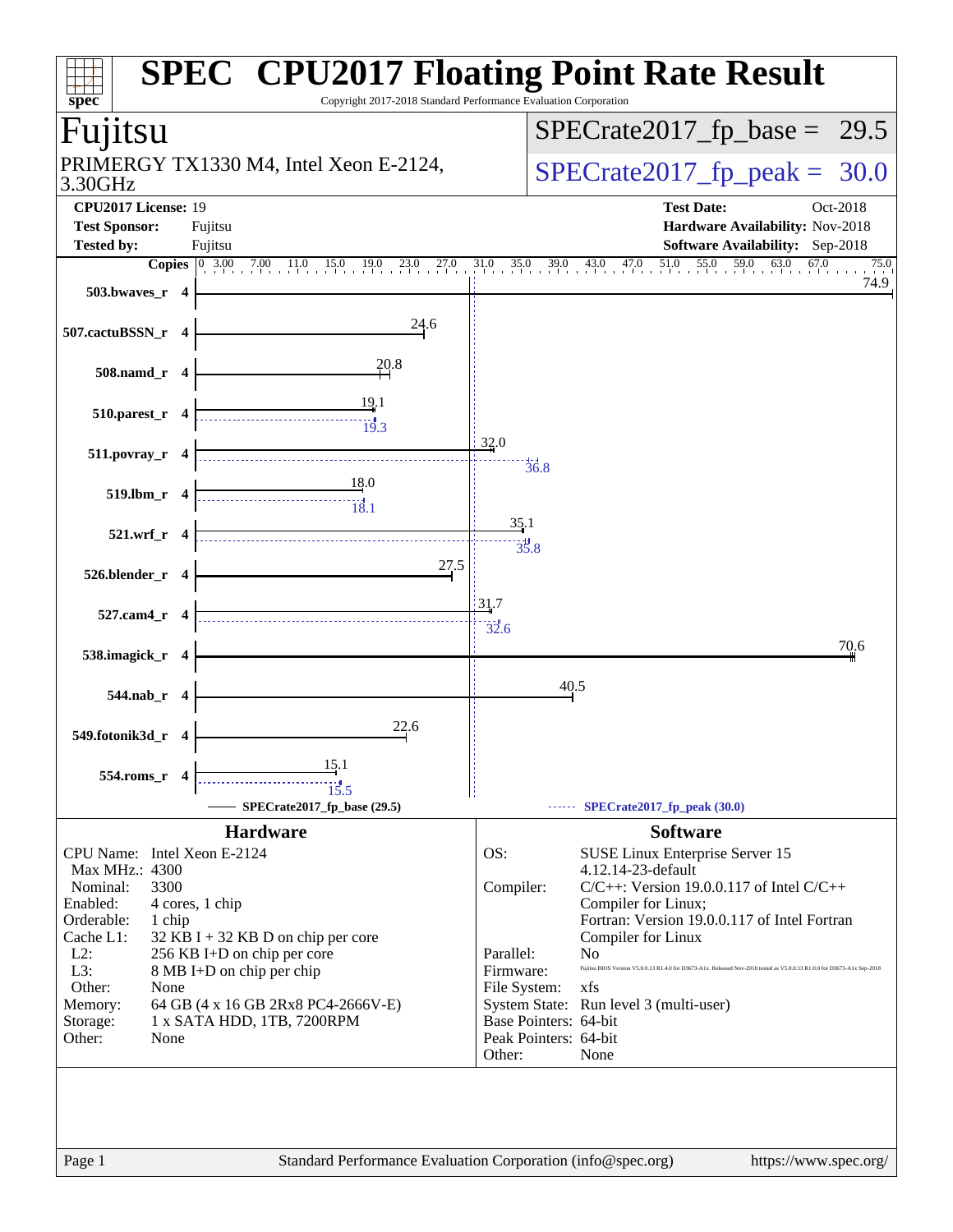Copyright 2017-2018 Standard Performance Evaluation Corporation

#### Fujitsu

#### 3.30GHz PRIMERGY TX1330 M4, Intel Xeon E-2124,  $\vert$ [SPECrate2017\\_fp\\_peak =](http://www.spec.org/auto/cpu2017/Docs/result-fields.html#SPECrate2017fppeak) 30.0

 $SPECTate2017_fp\_base = 29.5$ 

**[Tested by:](http://www.spec.org/auto/cpu2017/Docs/result-fields.html#Testedby)** Fujitsu **[Software Availability:](http://www.spec.org/auto/cpu2017/Docs/result-fields.html#SoftwareAvailability)** Sep-2018

#### **[CPU2017 License:](http://www.spec.org/auto/cpu2017/Docs/result-fields.html#CPU2017License)** 19 **[Test Date:](http://www.spec.org/auto/cpu2017/Docs/result-fields.html#TestDate)** Oct-2018 **[Test Sponsor:](http://www.spec.org/auto/cpu2017/Docs/result-fields.html#TestSponsor)** Fujitsu **[Hardware Availability:](http://www.spec.org/auto/cpu2017/Docs/result-fields.html#HardwareAvailability)** Nov-2018

**[Results Table](http://www.spec.org/auto/cpu2017/Docs/result-fields.html#ResultsTable)**

|                           | <b>Base</b>   |                |             |                | <b>Peak</b> |                |             |                |                |              |                |              |                |              |
|---------------------------|---------------|----------------|-------------|----------------|-------------|----------------|-------------|----------------|----------------|--------------|----------------|--------------|----------------|--------------|
| <b>Benchmark</b>          | <b>Copies</b> | <b>Seconds</b> | Ratio       | <b>Seconds</b> | Ratio       | <b>Seconds</b> | Ratio       | <b>Copies</b>  | <b>Seconds</b> | <b>Ratio</b> | <b>Seconds</b> | <b>Ratio</b> | <b>Seconds</b> | <b>Ratio</b> |
| 503.bwaves_r              | 4             | 535            | 74.9        | 535            | 74.9        | 535            | 74.9        | $\overline{4}$ | 535            | 74.9         | 535            | 74.9         | 535            | 74.9         |
| 507.cactuBSSN r           | 4             | 207            | 24.5        | 206            | 24.6        | 206            | 24.6        | 4              | 207            | 24.5         | 206            | 24.6         | 206            | 24.6         |
| $508$ .namd $r$           | 4             | 182            | 20.9        | 182            | 20.8        | 191            | 19.8        | $\overline{4}$ | 182            | 20.9         | 182            | 20.8         | 191            | 19.8         |
| 510.parest_r              | 4             | 543            | 19.3        | 550            | 19.0        | 549            | <b>19.1</b> | 4              | 546            | 19.2         | 543            | <b>19.3</b>  | 541            | 19.3         |
| 511.povray_r              | 4             | 291            | 32.1        | 294            | 31.8        | 292            | 32.0        | 4              | 261            | 35.8         | 254            | 36.8         | 254            | 36.8         |
| 519.1bm r                 | 4             | 235            | <b>18.0</b> | 235            | 18.0        | 235            | 18.0        | 4              | 233            | 18.1         | 233            | 18.1         | 233            | 18.1         |
| $521$ .wrf r              | 4             | 255            | 35.1        | 255            | 35.1        | 254            | 35.3        | 4              | 250            | 35.9         | 250            | 35.8         | 253            | 35.4         |
| 526.blender_r             | 4             | 221            | 27.6        | 221            | 27.5        | 221            | 27.5        | 4              | 221            | 27.6         | 221            | 27.5         | 221            | 27.5         |
| $527.cam4_r$              | 4             | 221            | 31.6        | 220            | 31.8        | 221            | 31.7        | 4              | 214            | 32.7         | 215            | 32.6         | 215            | 32.5         |
| 538.imagick_r             | 4             | 141            | 70.5        | 141            | 70.6        | 140            | 70.9        | 4              | 141            | 70.5         | 141            | 70.6         | 140            | 70.9         |
| $544$ .nab r              | 4             | 166            | 40.5        | 166            | 40.6        | 166            | 40.5        | 4              | 166            | 40.5         | 166            | 40.6         | 166            | 40.5         |
| 549.fotonik3d_r           | 4             | 689            | 22.6        | 689            | 22.6        | 689            | 22.6        | 4              | 689            | 22.6         | 689            | 22.6         | 689            | 22.6         |
| $554$ .roms $r$           | 4             | 420            | 15.1        | 421            | 15.1        | 422            | 15.1        | $\overline{4}$ | 410            | 15.5         | 406            | 15.6         | 409            | 15.5         |
| $SPECrate2017_fp\_base =$ |               |                | 29.5        |                |             |                |             |                |                |              |                |              |                |              |

**[SPECrate2017\\_fp\\_peak =](http://www.spec.org/auto/cpu2017/Docs/result-fields.html#SPECrate2017fppeak) 30.0**

Results appear in the [order in which they were run](http://www.spec.org/auto/cpu2017/Docs/result-fields.html#RunOrder). Bold underlined text [indicates a median measurement](http://www.spec.org/auto/cpu2017/Docs/result-fields.html#Median).

#### **[Submit Notes](http://www.spec.org/auto/cpu2017/Docs/result-fields.html#SubmitNotes)**

 The taskset mechanism was used to bind copies to processors. The config file option 'submit' was used to generate taskset commands to bind each copy to a specific processor. For details, please see the config file.

#### **[Operating System Notes](http://www.spec.org/auto/cpu2017/Docs/result-fields.html#OperatingSystemNotes)**

 Stack size set to unlimited using "ulimit -s unlimited" Process tuning settings: echo 500000 > /proc/sys/kernel/sched\_cfs\_bandwidth\_slice\_us

#### **[General Notes](http://www.spec.org/auto/cpu2017/Docs/result-fields.html#GeneralNotes)**

Environment variables set by runcpu before the start of the run: LD\_LIBRARY\_PATH = "/home/Benchmark/speccpu2017-ic19-20181011/icc19-lib/intel64"

 Binaries compiled on a system with 2x Intel Xeon Silver 4108 CPU + 384GB RAM memory using SUSE Linux Enterprise Server 12 SP2 Transparent Huge Pages enabled by default Prior to runcpu invocation Filesystem page cache synced and cleared with: sync; echo 3 > /proc/sys/vm/drop\_caches

**(Continued on next page)**

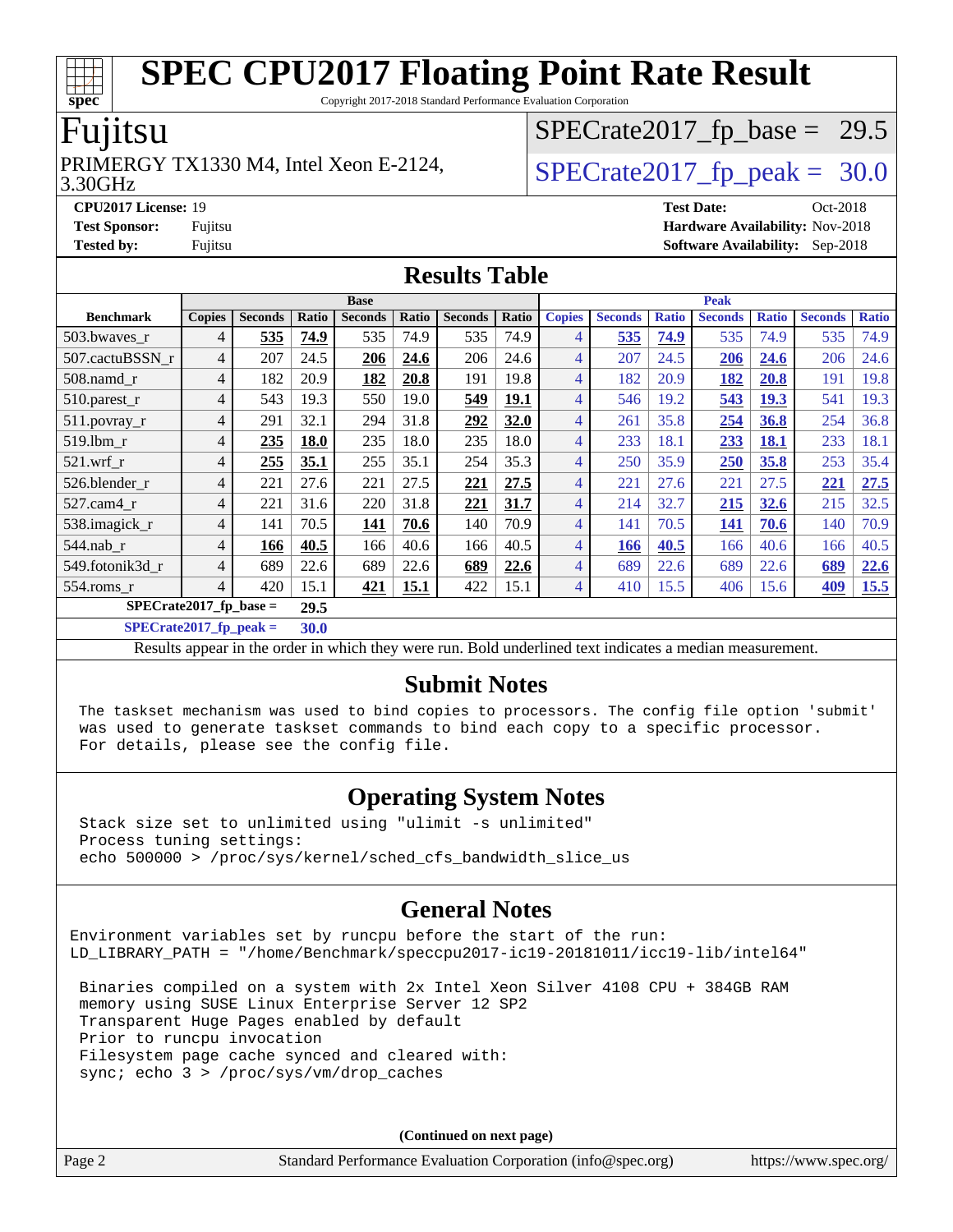Copyright 2017-2018 Standard Performance Evaluation Corporation

#### Fujitsu

**[spec](http://www.spec.org/)**

3.30GHz PRIMERGY TX1330 M4, Intel Xeon E-2124,  $\vert$ [SPECrate2017\\_fp\\_peak =](http://www.spec.org/auto/cpu2017/Docs/result-fields.html#SPECrate2017fppeak) 30.0

 $SPECTate2017_fp\_base = 29.5$ 

**[CPU2017 License:](http://www.spec.org/auto/cpu2017/Docs/result-fields.html#CPU2017License)** 19 **[Test Date:](http://www.spec.org/auto/cpu2017/Docs/result-fields.html#TestDate)** Oct-2018 **[Test Sponsor:](http://www.spec.org/auto/cpu2017/Docs/result-fields.html#TestSponsor)** Fujitsu **[Hardware Availability:](http://www.spec.org/auto/cpu2017/Docs/result-fields.html#HardwareAvailability)** Nov-2018 **[Tested by:](http://www.spec.org/auto/cpu2017/Docs/result-fields.html#Testedby)** Fujitsu **[Software Availability:](http://www.spec.org/auto/cpu2017/Docs/result-fields.html#SoftwareAvailability)** Sep-2018

#### **[General Notes \(Continued\)](http://www.spec.org/auto/cpu2017/Docs/result-fields.html#GeneralNotes)**

Yes: The test sponsor attests, as of date of publication, that CVE-2017-5754 (Meltdown) is mitigated in the system as tested and documented. Yes: The test sponsor attests, as of date of publication, that CVE-2017-5753 (Spectre variant 1) is mitigated in the system as tested and documented. Yes: The test sponsor attests, as of date of publication, that CVE-2017-5715 (Spectre variant 2) is mitigated in the system as tested and documented.

#### **[Platform Notes](http://www.spec.org/auto/cpu2017/Docs/result-fields.html#PlatformNotes)**

Page 3 Standard Performance Evaluation Corporation [\(info@spec.org\)](mailto:info@spec.org) <https://www.spec.org/> BIOS configuration: Fan Control = Full Race To Halt (RTH) = Disabled Energy Efficient Turbo = Disabled Package C-State Un-demotion = Enabled DMI Link ASPM Control = Disabled Native PCIE Enable = Disabled Sysinfo program /home/Benchmark/speccpu2017-ic19-20181011/bin/sysinfo Rev: r5797 of 2017-06-14 96c45e4568ad54c135fd618bcc091c0f running on TX1330M4 Mon Oct 22 20:09:25 2018 SUT (System Under Test) info as seen by some common utilities. For more information on this section, see <https://www.spec.org/cpu2017/Docs/config.html#sysinfo> From /proc/cpuinfo model name : Intel(R) Xeon(R) E-2124 CPU @ 3.30GHz 1 "physical id"s (chips) 4 "processors" cores, siblings (Caution: counting these is hw and system dependent. The following excerpts from /proc/cpuinfo might not be reliable. Use with caution.) cpu cores : 4 siblings : 4 physical 0: cores 0 1 2 3 From lscpu: Architecture: x86\_64 CPU op-mode(s): 32-bit, 64-bit Byte Order: Little Endian  $CPU(s):$  4 On-line CPU(s) list: 0-3 Thread(s) per core: 1 Core(s) per socket: 4 Socket(s): 1 NUMA node(s): 1 Vendor ID: GenuineIntel CPU family: 6 **(Continued on next page)**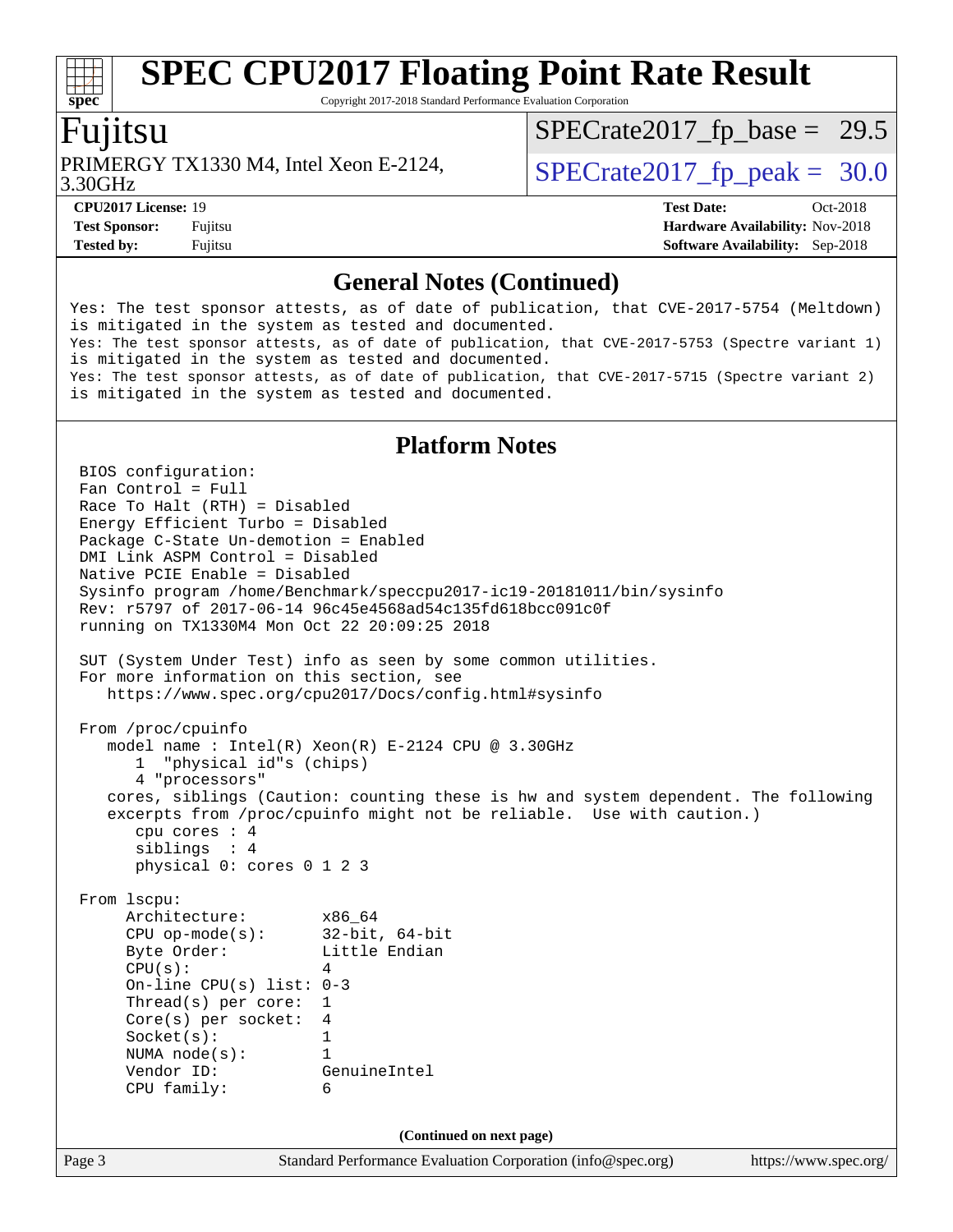Copyright 2017-2018 Standard Performance Evaluation Corporation

## Fujitsu

**[spec](http://www.spec.org/)**

3.30GHz PRIMERGY TX1330 M4, Intel Xeon E-2124,  $\text{SPECrate2017\_fp\_peak} = 30.0$ 

 $SPECrate2017_fp\_base = 29.5$ 

**[Tested by:](http://www.spec.org/auto/cpu2017/Docs/result-fields.html#Testedby)** Fujitsu **[Software Availability:](http://www.spec.org/auto/cpu2017/Docs/result-fields.html#SoftwareAvailability)** Sep-2018

**[CPU2017 License:](http://www.spec.org/auto/cpu2017/Docs/result-fields.html#CPU2017License)** 19 **[Test Date:](http://www.spec.org/auto/cpu2017/Docs/result-fields.html#TestDate)** Oct-2018 **[Test Sponsor:](http://www.spec.org/auto/cpu2017/Docs/result-fields.html#TestSponsor)** Fujitsu **[Hardware Availability:](http://www.spec.org/auto/cpu2017/Docs/result-fields.html#HardwareAvailability)** Nov-2018

#### **[Platform Notes \(Continued\)](http://www.spec.org/auto/cpu2017/Docs/result-fields.html#PlatformNotes)**

| Model:                             | 158                                                                                  |
|------------------------------------|--------------------------------------------------------------------------------------|
| Model name:                        | $Intel(R) Xeon(R) E-2124 CPU @ 3.30GHz$                                              |
| Stepping:                          | 10                                                                                   |
| CPU MHz:                           | 3300.000                                                                             |
| CPU max MHz:                       | 4300.0000                                                                            |
| CPU min MHz:                       | 800.0000                                                                             |
| BogoMIPS:                          | 6624.00                                                                              |
| Virtualization:                    | $VT - x$                                                                             |
| $L1d$ cache:                       | 32K                                                                                  |
| Lli cache:                         | 32K                                                                                  |
| $L2$ cache:                        | 256K                                                                                 |
| L3 cache:                          | 8192K                                                                                |
| NUMA node0 CPU(s):                 | $0 - 3$                                                                              |
| Flagg:                             | fpu vme de pse tsc msr pae mce cx8 apic sep mtrr pge mca cmov                        |
|                                    | pat pse36 clflush dts acpi mmx fxsr sse sse2 ss ht tm pbe syscall nx pdpelgb rdtscp  |
|                                    | lm constant_tsc art arch_perfmon pebs bts rep_good nopl xtopology nonstop_tsc cpuid  |
|                                    | aperfmperf tsc_known_freq pni pclmulqdq dtes64 monitor ds_cpl vmx smx est tm2 ssse3  |
|                                    | sdbg fma cx16 xtpr pdcm pcid sse4_1 sse4_2 x2apic movbe popcnt tsc_deadline_timer    |
|                                    |                                                                                      |
|                                    | aes xsave avx f16c rdrand lahf_lm abm 3dnowprefetch cpuid_fault epb invpcid_single   |
|                                    | pti tpr_shadow vnmi flexpriority ept vpid fsgsbase tsc_adjust bmil hle avx2 smep     |
|                                    | bmi2 erms invpcid rtm mpx rdseed adx smap clflushopt intel_pt xsaveopt xsavec        |
|                                    | xgetbvl xsaves ibpb ibrs stibp dtherm ida arat pln pts hwp hwp_notify hwp_act_window |
| hwp epp ssbd                       |                                                                                      |
|                                    |                                                                                      |
| /proc/cpuinfo cache data           |                                                                                      |
| cache size : 8192 KB               |                                                                                      |
|                                    |                                                                                      |
| From numactl --hardware            | WARNING: a numactl 'node' might or might not correspond to a                         |
| physical chip.                     |                                                                                      |
| available: 1 nodes (0)             |                                                                                      |
| node 0 cpus: 0 1 2 3               |                                                                                      |
| node 0 size: 63916 MB              |                                                                                      |
| node 0 free: 63437 MB              |                                                                                      |
| node distances:                    |                                                                                      |
| node<br>0                          |                                                                                      |
| 0: 10                              |                                                                                      |
|                                    |                                                                                      |
| From /proc/meminfo                 |                                                                                      |
| MemTotal:<br>65450984 kB           |                                                                                      |
| HugePages_Total:                   | 0                                                                                    |
| Hugepagesize:                      | 2048 kB                                                                              |
|                                    |                                                                                      |
| From /etc/*release* /etc/*version* |                                                                                      |
| os-release:                        |                                                                                      |
| NAME="SLES"                        |                                                                                      |
| VERSION="15"                       |                                                                                      |
| VERSION_ID="15"                    |                                                                                      |
|                                    |                                                                                      |
|                                    | (Continued on next page)                                                             |
|                                    |                                                                                      |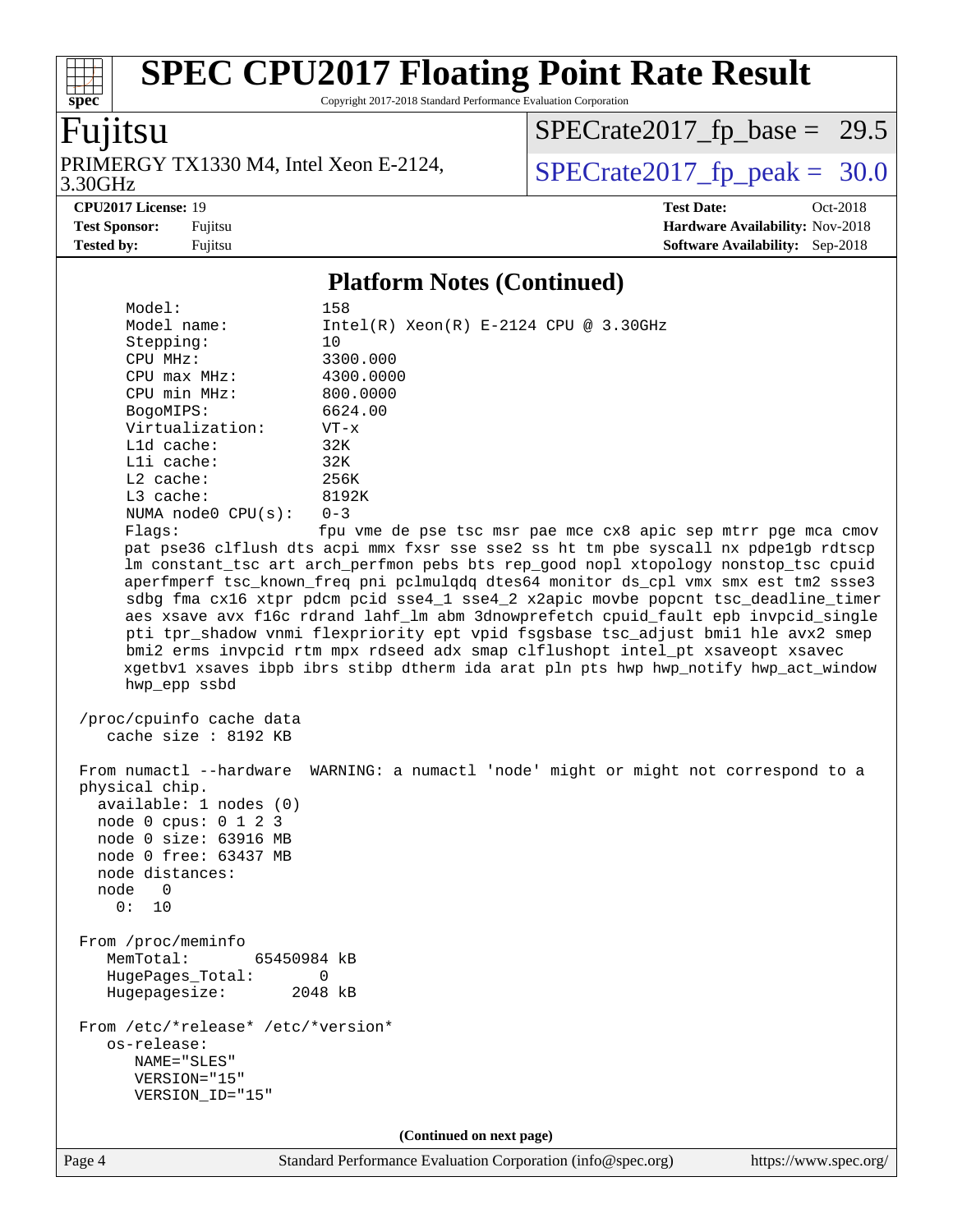Copyright 2017-2018 Standard Performance Evaluation Corporation

## Fujitsu

**[spec](http://www.spec.org/)**

 $+\ +$ 

3.30GHz PRIMERGY TX1330 M4, Intel Xeon E-2124,  $\sqrt{\text{SPECrate2017\_fp\_peak}} = 30.0$ 

 $SPECrate2017_fp\_base = 29.5$ 

**[CPU2017 License:](http://www.spec.org/auto/cpu2017/Docs/result-fields.html#CPU2017License)** 19 **[Test Date:](http://www.spec.org/auto/cpu2017/Docs/result-fields.html#TestDate)** Oct-2018 **[Test Sponsor:](http://www.spec.org/auto/cpu2017/Docs/result-fields.html#TestSponsor)** Fujitsu **[Hardware Availability:](http://www.spec.org/auto/cpu2017/Docs/result-fields.html#HardwareAvailability)** Nov-2018 **[Tested by:](http://www.spec.org/auto/cpu2017/Docs/result-fields.html#Testedby)** Fujitsu **[Software Availability:](http://www.spec.org/auto/cpu2017/Docs/result-fields.html#SoftwareAvailability)** Sep-2018

#### **[Platform Notes \(Continued\)](http://www.spec.org/auto/cpu2017/Docs/result-fields.html#PlatformNotes)**

| PRETTY_NAME="SUSE Linux Enterprise Server 15"<br>ID="sles"<br>ID LIKE="suse"<br>ANSI COLOR="0;32"<br>CPE NAME="cpe:/o:suse:sles:15"                                                                                                                                                                                                                                                                                                                                                                 |
|-----------------------------------------------------------------------------------------------------------------------------------------------------------------------------------------------------------------------------------------------------------------------------------------------------------------------------------------------------------------------------------------------------------------------------------------------------------------------------------------------------|
| $uname -a$ :<br>Linux TX1330M4 4.12.14-23-default #1 SMP Tue May 29 21:04:44 UTC 2018 (cd0437b) x86 64<br>x86 64 x86 64 GNU/Linux                                                                                                                                                                                                                                                                                                                                                                   |
| run-level 3 Oct 22 20:07                                                                                                                                                                                                                                                                                                                                                                                                                                                                            |
| SPEC is set to: /home/Benchmark/speccpu2017-ic19-20181011<br>Type Size Used Avail Use% Mounted on<br>Filesystem<br>/dev/sda3 xfs 828G 102G 726G 13% /home                                                                                                                                                                                                                                                                                                                                           |
| Additional information from dmidecode follows. WARNING: Use caution when you interpret<br>this section. The 'dmidecode' program reads system data which is "intended to allow<br>hardware to be accurately determined", but the intent may not be met, as there are<br>frequent changes to hardware, firmware, and the "DMTF SMBIOS" standard.<br>BIOS FUJITSU // American Megatrends Inc. V5.0.0.13 R1.0.0 for D3673-Alx<br>09/14/2018<br>Memory:<br>4x Samsung M391A2K43BB1-CTD 16 GB 2 rank 2667 |
| (End of data from sysinfo program)                                                                                                                                                                                                                                                                                                                                                                                                                                                                  |

#### **[Compiler Version Notes](http://www.spec.org/auto/cpu2017/Docs/result-fields.html#CompilerVersionNotes)**

| Page 5                        | Standard Performance Evaluation Corporation (info@spec.org)                    | https://www.spec.org/ |
|-------------------------------|--------------------------------------------------------------------------------|-----------------------|
|                               | (Continued on next page)                                                       |                       |
|                               | CXXC 508. namd $r(base)$ 510. parest $r(base)$                                 |                       |
| icc (ICC) 19.0.0.117 20180804 | Copyright (C) 1985-2018 Intel Corporation. All rights reserved.                |                       |
| <b>CC</b>                     | 519.1bm $r(\text{peak})$ 538.imagick $r(\text{peak})$ 544.nab $r(\text{peak})$ |                       |
| icc (ICC) 19.0.0.117 20180804 | Copyright (C) 1985-2018 Intel Corporation. All rights reserved.                |                       |
| CC.                           | $519.1$ bm_r(base) 538.imagick_r(base) 544.nab_r(base)                         |                       |
|                               |                                                                                |                       |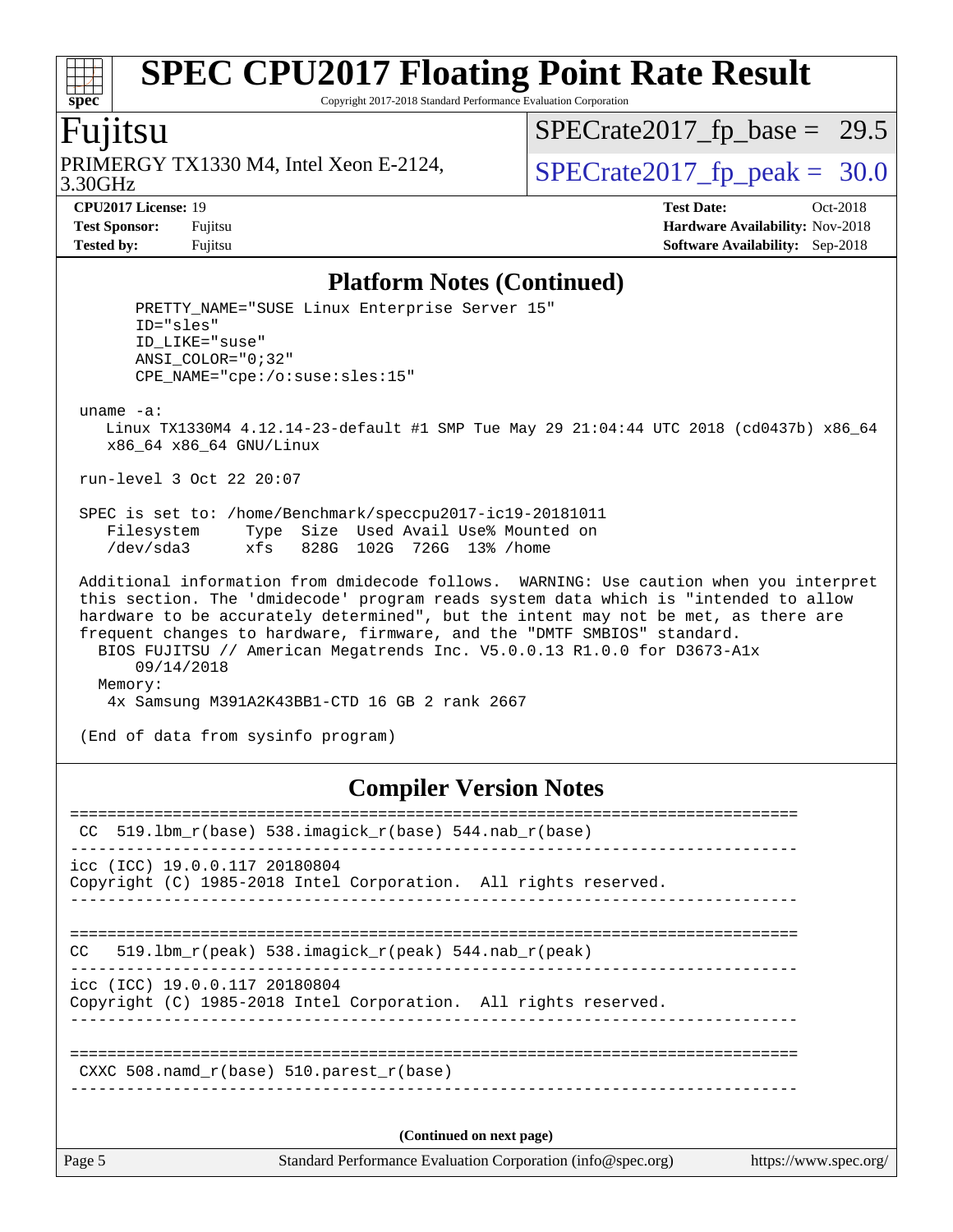Copyright 2017-2018 Standard Performance Evaluation Corporation

## Fujitsu

**[spec](http://www.spec.org/)**

3.30GHz PRIMERGY TX1330 M4, Intel Xeon E-2124,  $\text{SPECrate2017\_fp\_peak} = 30.0$ 

 $SPECrate2017_fp\_base = 29.5$ 

**[CPU2017 License:](http://www.spec.org/auto/cpu2017/Docs/result-fields.html#CPU2017License)** 19 **[Test Date:](http://www.spec.org/auto/cpu2017/Docs/result-fields.html#TestDate)** Oct-2018 **[Test Sponsor:](http://www.spec.org/auto/cpu2017/Docs/result-fields.html#TestSponsor)** Fujitsu **[Hardware Availability:](http://www.spec.org/auto/cpu2017/Docs/result-fields.html#HardwareAvailability)** Nov-2018 **[Tested by:](http://www.spec.org/auto/cpu2017/Docs/result-fields.html#Testedby)** Fujitsu **[Software Availability:](http://www.spec.org/auto/cpu2017/Docs/result-fields.html#SoftwareAvailability)** Sep-2018

#### **[Compiler Version Notes \(Continued\)](http://www.spec.org/auto/cpu2017/Docs/result-fields.html#CompilerVersionNotes)**

| Page 6                                                                                                                                                                                                | Standard Performance Evaluation Corporation (info@spec.org)<br>https://www.spec.org/ |
|-------------------------------------------------------------------------------------------------------------------------------------------------------------------------------------------------------|--------------------------------------------------------------------------------------|
|                                                                                                                                                                                                       | (Continued on next page)                                                             |
| Copyright (C) 1985-2018 Intel Corporation. All rights reserved.<br>icc (ICC) 19.0.0.117 20180804<br>Copyright (C) 1985-2018 Intel Corporation.                                                        | All rights reserved.                                                                 |
| icpc (ICC) 19.0.0.117 20180804                                                                                                                                                                        |                                                                                      |
| :===============<br>507.cactuBSSN_r(peak)<br>FC.                                                                                                                                                      |                                                                                      |
|                                                                                                                                                                                                       |                                                                                      |
| ifort (IFORT) 19.0.0.117 20180804<br>Copyright (C) 1985-2018 Intel Corporation.                                                                                                                       | All rights reserved.                                                                 |
| Copyright (C) 1985-2018 Intel Corporation. All rights reserved.<br>icc (ICC) 19.0.0.117 20180804<br>Copyright (C) 1985-2018 Intel Corporation.                                                        | All rights reserved.                                                                 |
| icpc (ICC) 19.0.0.117 20180804                                                                                                                                                                        |                                                                                      |
| FC 507.cactuBSSN r(base)                                                                                                                                                                              |                                                                                      |
|                                                                                                                                                                                                       |                                                                                      |
| icpc (ICC) 19.0.0.117 20180804<br>Copyright (C) 1985-2018 Intel Corporation. All rights reserved.<br>icc (ICC) 19.0.0.117 20180804<br>Copyright (C) 1985-2018 Intel Corporation. All rights reserved. |                                                                                      |
| 511.povray_r(peak) 526.blender_r(peak)<br>CC                                                                                                                                                          |                                                                                      |
|                                                                                                                                                                                                       |                                                                                      |
| Copyright (C) 1985-2018 Intel Corporation. All rights reserved.                                                                                                                                       |                                                                                      |
| icpc (ICC) 19.0.0.117 20180804<br>Copyright (C) 1985-2018 Intel Corporation. All rights reserved.<br>icc (ICC) 19.0.0.117 20180804                                                                    |                                                                                      |
| 511.povray_r(base) 526.blender_r(base)<br>CC.                                                                                                                                                         |                                                                                      |
| icpc (ICC) 19.0.0.117 20180804<br>Copyright (C) 1985-2018 Intel Corporation. All rights reserved.                                                                                                     |                                                                                      |
| CXXC 508.namd_r(peak) 510.parest_r(peak)                                                                                                                                                              | _____________________________________                                                |
|                                                                                                                                                                                                       |                                                                                      |
| icpc (ICC) 19.0.0.117 20180804<br>Copyright (C) 1985-2018 Intel Corporation. All rights reserved.                                                                                                     |                                                                                      |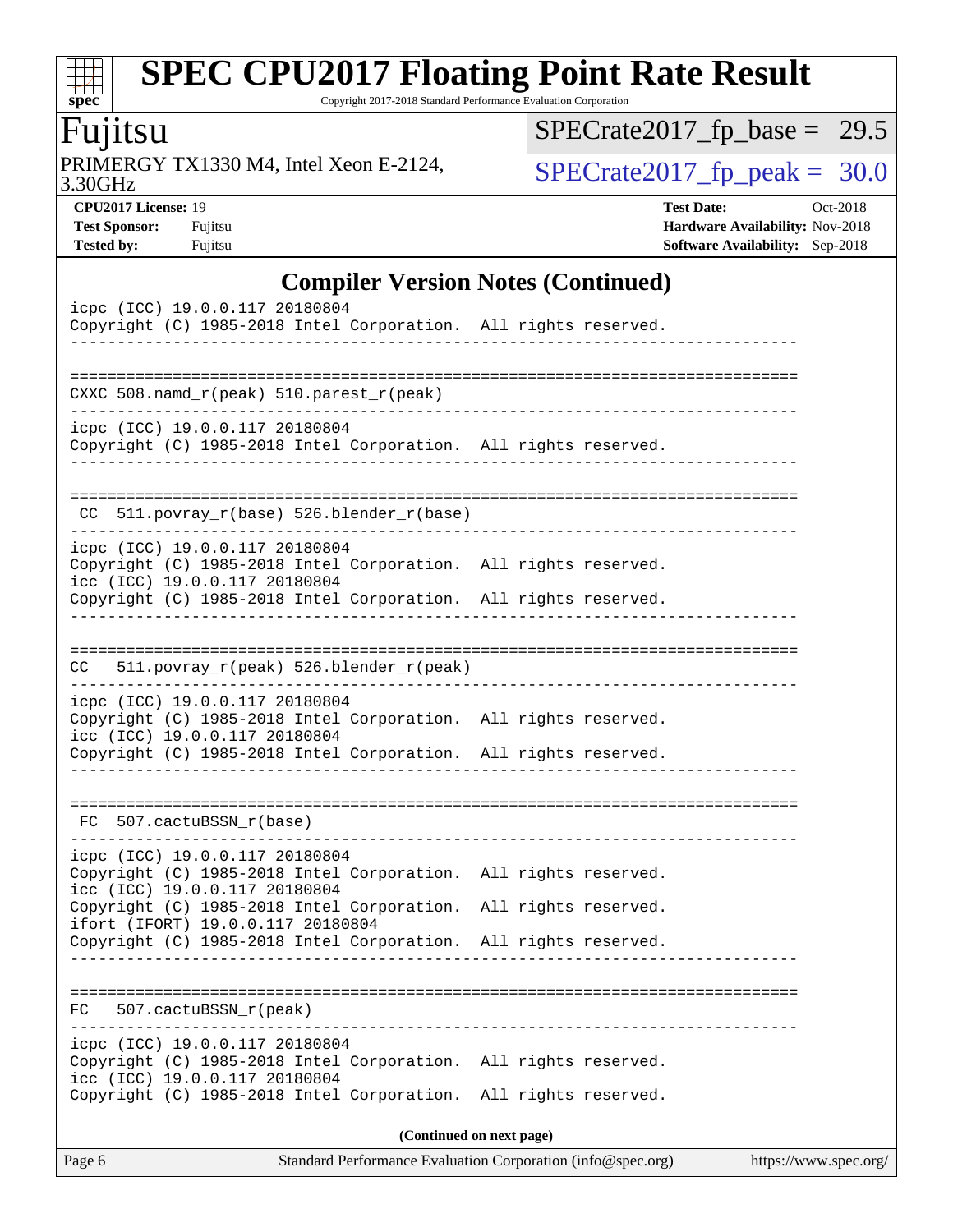Copyright 2017-2018 Standard Performance Evaluation Corporation

## Fujitsu

**[spec](http://www.spec.org/)**

dd h

3.30GHz PRIMERGY TX1330 M4, Intel Xeon E-2124,  $\sqrt{\text{SPECrate2017\_fp\_peak}} = 30.0$ 

 $SPECrate2017_fp\_base = 29.5$ 

**[CPU2017 License:](http://www.spec.org/auto/cpu2017/Docs/result-fields.html#CPU2017License)** 19 **[Test Date:](http://www.spec.org/auto/cpu2017/Docs/result-fields.html#TestDate)** Oct-2018 **[Test Sponsor:](http://www.spec.org/auto/cpu2017/Docs/result-fields.html#TestSponsor)** Fujitsu **Fundal** Fujitsu **[Hardware Availability:](http://www.spec.org/auto/cpu2017/Docs/result-fields.html#HardwareAvailability)** Nov-2018 **[Tested by:](http://www.spec.org/auto/cpu2017/Docs/result-fields.html#Testedby)** Fujitsu **[Software Availability:](http://www.spec.org/auto/cpu2017/Docs/result-fields.html#SoftwareAvailability)** Sep-2018

#### **[Compiler Version Notes \(Continued\)](http://www.spec.org/auto/cpu2017/Docs/result-fields.html#CompilerVersionNotes)**

| ifort (IFORT) 19.0.0.117 20180804<br>Copyright (C) 1985-2018 Intel Corporation. All rights reserved.                                                                                                     |  |
|----------------------------------------------------------------------------------------------------------------------------------------------------------------------------------------------------------|--|
| FC 503.bwaves_r(base) 549.fotonik3d_r(base) 554.roms_r(base)                                                                                                                                             |  |
| ifort (IFORT) 19.0.0.117 20180804<br>Copyright (C) 1985-2018 Intel Corporation. All rights reserved.                                                                                                     |  |
| 503.bwaves $r(\text{peak})$ 549.fotonik3d $r(\text{peak})$ 554.roms $r(\text{peak})$<br>FC                                                                                                               |  |
| ifort (IFORT) 19.0.0.117 20180804<br>Copyright (C) 1985-2018 Intel Corporation. All rights reserved.                                                                                                     |  |
| $CC$ 521.wrf_r(base) 527.cam4_r(base)                                                                                                                                                                    |  |
| ifort (IFORT) 19.0.0.117 20180804<br>Copyright (C) 1985-2018 Intel Corporation. All rights reserved.<br>icc (ICC) 19.0.0.117 20180804<br>Copyright (C) 1985-2018 Intel Corporation. All rights reserved. |  |
| $CC = 521.wrf_r(peak) 527.cam4_r(peak)$                                                                                                                                                                  |  |
| ifort (IFORT) 19.0.0.117 20180804<br>Copyright (C) 1985-2018 Intel Corporation. All rights reserved.<br>icc (ICC) 19.0.0.117 20180804<br>Copyright (C) 1985-2018 Intel Corporation. All rights reserved. |  |

### **[Base Compiler Invocation](http://www.spec.org/auto/cpu2017/Docs/result-fields.html#BaseCompilerInvocation)**

[C benchmarks](http://www.spec.org/auto/cpu2017/Docs/result-fields.html#Cbenchmarks): [icc -m64 -std=c11](http://www.spec.org/cpu2017/results/res2018q4/cpu2017-20181030-09452.flags.html#user_CCbase_intel_icc_64bit_c11_33ee0cdaae7deeeab2a9725423ba97205ce30f63b9926c2519791662299b76a0318f32ddfffdc46587804de3178b4f9328c46fa7c2b0cd779d7a61945c91cd35)

[C++ benchmarks:](http://www.spec.org/auto/cpu2017/Docs/result-fields.html#CXXbenchmarks) [icpc -m64](http://www.spec.org/cpu2017/results/res2018q4/cpu2017-20181030-09452.flags.html#user_CXXbase_intel_icpc_64bit_4ecb2543ae3f1412ef961e0650ca070fec7b7afdcd6ed48761b84423119d1bf6bdf5cad15b44d48e7256388bc77273b966e5eb805aefd121eb22e9299b2ec9d9)

[Fortran benchmarks](http://www.spec.org/auto/cpu2017/Docs/result-fields.html#Fortranbenchmarks): [ifort -m64](http://www.spec.org/cpu2017/results/res2018q4/cpu2017-20181030-09452.flags.html#user_FCbase_intel_ifort_64bit_24f2bb282fbaeffd6157abe4f878425411749daecae9a33200eee2bee2fe76f3b89351d69a8130dd5949958ce389cf37ff59a95e7a40d588e8d3a57e0c3fd751)

**(Continued on next page)**

Page 7 Standard Performance Evaluation Corporation [\(info@spec.org\)](mailto:info@spec.org) <https://www.spec.org/>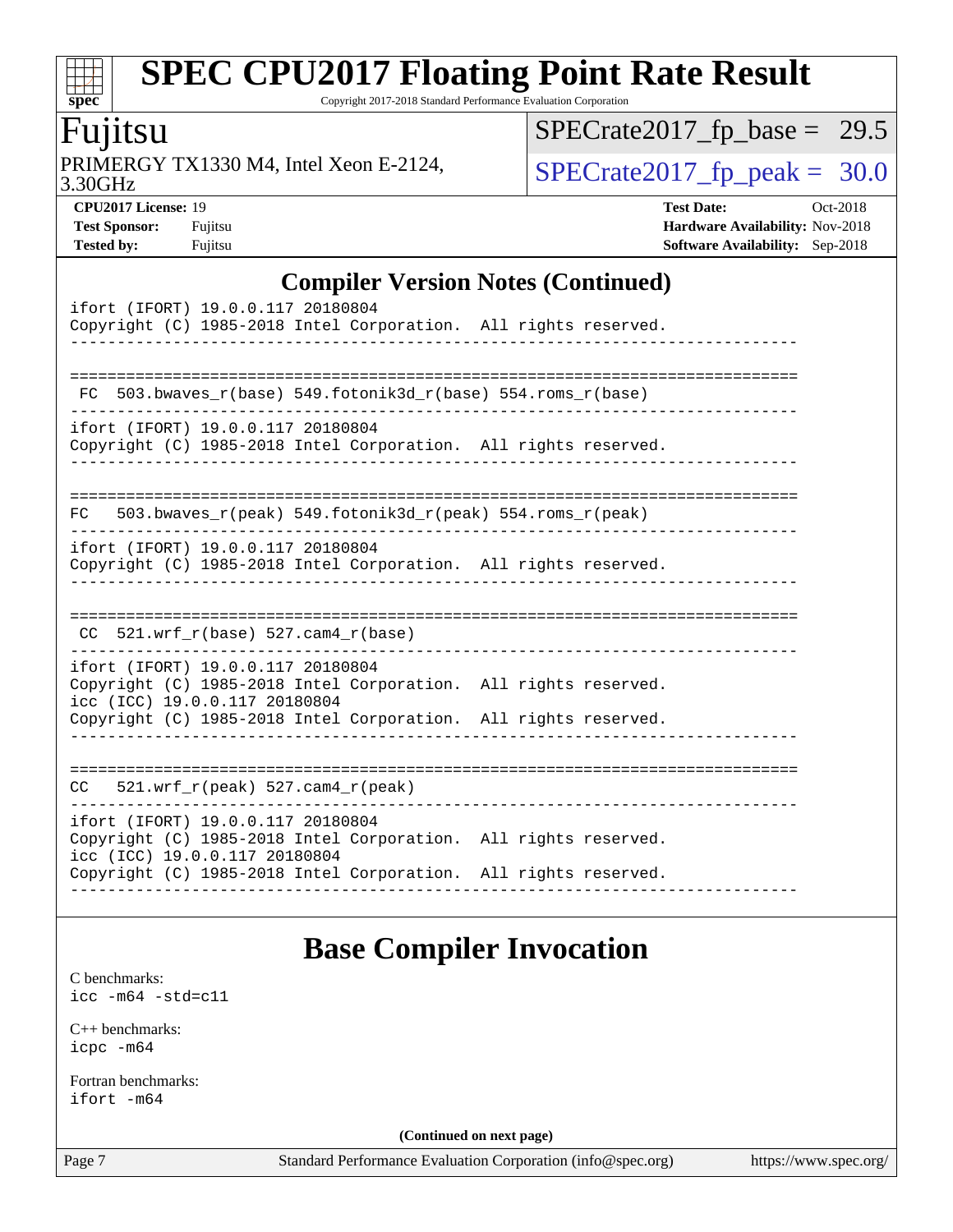Copyright 2017-2018 Standard Performance Evaluation Corporation

### Fujitsu

**[spec](http://www.spec.org/)**

3.30GHz PRIMERGY TX1330 M4, Intel Xeon E-2124,  $\vert$  [SPECrate2017\\_fp\\_peak =](http://www.spec.org/auto/cpu2017/Docs/result-fields.html#SPECrate2017fppeak) 30.0

 $SPECrate2017_fp\_base = 29.5$ 

**[Tested by:](http://www.spec.org/auto/cpu2017/Docs/result-fields.html#Testedby)** Fujitsu **[Software Availability:](http://www.spec.org/auto/cpu2017/Docs/result-fields.html#SoftwareAvailability)** Sep-2018

**[CPU2017 License:](http://www.spec.org/auto/cpu2017/Docs/result-fields.html#CPU2017License)** 19 **[Test Date:](http://www.spec.org/auto/cpu2017/Docs/result-fields.html#TestDate)** Oct-2018 **[Test Sponsor:](http://www.spec.org/auto/cpu2017/Docs/result-fields.html#TestSponsor)** Fujitsu **Fundal** Fujitsu **[Hardware Availability:](http://www.spec.org/auto/cpu2017/Docs/result-fields.html#HardwareAvailability)** Nov-2018

## **[Base Compiler Invocation \(Continued\)](http://www.spec.org/auto/cpu2017/Docs/result-fields.html#BaseCompilerInvocation)**

[Benchmarks using both Fortran and C](http://www.spec.org/auto/cpu2017/Docs/result-fields.html#BenchmarksusingbothFortranandC): [ifort -m64](http://www.spec.org/cpu2017/results/res2018q4/cpu2017-20181030-09452.flags.html#user_CC_FCbase_intel_ifort_64bit_24f2bb282fbaeffd6157abe4f878425411749daecae9a33200eee2bee2fe76f3b89351d69a8130dd5949958ce389cf37ff59a95e7a40d588e8d3a57e0c3fd751) [icc -m64 -std=c11](http://www.spec.org/cpu2017/results/res2018q4/cpu2017-20181030-09452.flags.html#user_CC_FCbase_intel_icc_64bit_c11_33ee0cdaae7deeeab2a9725423ba97205ce30f63b9926c2519791662299b76a0318f32ddfffdc46587804de3178b4f9328c46fa7c2b0cd779d7a61945c91cd35)

[Benchmarks using both C and C++](http://www.spec.org/auto/cpu2017/Docs/result-fields.html#BenchmarksusingbothCandCXX): [icpc -m64](http://www.spec.org/cpu2017/results/res2018q4/cpu2017-20181030-09452.flags.html#user_CC_CXXbase_intel_icpc_64bit_4ecb2543ae3f1412ef961e0650ca070fec7b7afdcd6ed48761b84423119d1bf6bdf5cad15b44d48e7256388bc77273b966e5eb805aefd121eb22e9299b2ec9d9) [icc -m64 -std=c11](http://www.spec.org/cpu2017/results/res2018q4/cpu2017-20181030-09452.flags.html#user_CC_CXXbase_intel_icc_64bit_c11_33ee0cdaae7deeeab2a9725423ba97205ce30f63b9926c2519791662299b76a0318f32ddfffdc46587804de3178b4f9328c46fa7c2b0cd779d7a61945c91cd35)

[Benchmarks using Fortran, C, and C++:](http://www.spec.org/auto/cpu2017/Docs/result-fields.html#BenchmarksusingFortranCandCXX) [icpc -m64](http://www.spec.org/cpu2017/results/res2018q4/cpu2017-20181030-09452.flags.html#user_CC_CXX_FCbase_intel_icpc_64bit_4ecb2543ae3f1412ef961e0650ca070fec7b7afdcd6ed48761b84423119d1bf6bdf5cad15b44d48e7256388bc77273b966e5eb805aefd121eb22e9299b2ec9d9) [icc -m64 -std=c11](http://www.spec.org/cpu2017/results/res2018q4/cpu2017-20181030-09452.flags.html#user_CC_CXX_FCbase_intel_icc_64bit_c11_33ee0cdaae7deeeab2a9725423ba97205ce30f63b9926c2519791662299b76a0318f32ddfffdc46587804de3178b4f9328c46fa7c2b0cd779d7a61945c91cd35) [ifort -m64](http://www.spec.org/cpu2017/results/res2018q4/cpu2017-20181030-09452.flags.html#user_CC_CXX_FCbase_intel_ifort_64bit_24f2bb282fbaeffd6157abe4f878425411749daecae9a33200eee2bee2fe76f3b89351d69a8130dd5949958ce389cf37ff59a95e7a40d588e8d3a57e0c3fd751)

### **[Base Portability Flags](http://www.spec.org/auto/cpu2017/Docs/result-fields.html#BasePortabilityFlags)**

 503.bwaves\_r: [-DSPEC\\_LP64](http://www.spec.org/cpu2017/results/res2018q4/cpu2017-20181030-09452.flags.html#suite_basePORTABILITY503_bwaves_r_DSPEC_LP64) 507.cactuBSSN\_r: [-DSPEC\\_LP64](http://www.spec.org/cpu2017/results/res2018q4/cpu2017-20181030-09452.flags.html#suite_basePORTABILITY507_cactuBSSN_r_DSPEC_LP64) 508.namd\_r: [-DSPEC\\_LP64](http://www.spec.org/cpu2017/results/res2018q4/cpu2017-20181030-09452.flags.html#suite_basePORTABILITY508_namd_r_DSPEC_LP64) 510.parest\_r: [-DSPEC\\_LP64](http://www.spec.org/cpu2017/results/res2018q4/cpu2017-20181030-09452.flags.html#suite_basePORTABILITY510_parest_r_DSPEC_LP64) 511.povray\_r: [-DSPEC\\_LP64](http://www.spec.org/cpu2017/results/res2018q4/cpu2017-20181030-09452.flags.html#suite_basePORTABILITY511_povray_r_DSPEC_LP64) 519.lbm\_r: [-DSPEC\\_LP64](http://www.spec.org/cpu2017/results/res2018q4/cpu2017-20181030-09452.flags.html#suite_basePORTABILITY519_lbm_r_DSPEC_LP64) 521.wrf\_r: [-DSPEC\\_LP64](http://www.spec.org/cpu2017/results/res2018q4/cpu2017-20181030-09452.flags.html#suite_basePORTABILITY521_wrf_r_DSPEC_LP64) [-DSPEC\\_CASE\\_FLAG](http://www.spec.org/cpu2017/results/res2018q4/cpu2017-20181030-09452.flags.html#b521.wrf_r_baseCPORTABILITY_DSPEC_CASE_FLAG) [-convert big\\_endian](http://www.spec.org/cpu2017/results/res2018q4/cpu2017-20181030-09452.flags.html#user_baseFPORTABILITY521_wrf_r_convert_big_endian_c3194028bc08c63ac5d04de18c48ce6d347e4e562e8892b8bdbdc0214820426deb8554edfa529a3fb25a586e65a3d812c835984020483e7e73212c4d31a38223) 526.blender\_r: [-DSPEC\\_LP64](http://www.spec.org/cpu2017/results/res2018q4/cpu2017-20181030-09452.flags.html#suite_basePORTABILITY526_blender_r_DSPEC_LP64) [-DSPEC\\_LINUX](http://www.spec.org/cpu2017/results/res2018q4/cpu2017-20181030-09452.flags.html#b526.blender_r_baseCPORTABILITY_DSPEC_LINUX) [-funsigned-char](http://www.spec.org/cpu2017/results/res2018q4/cpu2017-20181030-09452.flags.html#user_baseCPORTABILITY526_blender_r_force_uchar_40c60f00ab013830e2dd6774aeded3ff59883ba5a1fc5fc14077f794d777847726e2a5858cbc7672e36e1b067e7e5c1d9a74f7176df07886a243d7cc18edfe67) 527.cam4\_r: [-DSPEC\\_LP64](http://www.spec.org/cpu2017/results/res2018q4/cpu2017-20181030-09452.flags.html#suite_basePORTABILITY527_cam4_r_DSPEC_LP64) [-DSPEC\\_CASE\\_FLAG](http://www.spec.org/cpu2017/results/res2018q4/cpu2017-20181030-09452.flags.html#b527.cam4_r_baseCPORTABILITY_DSPEC_CASE_FLAG) 538.imagick\_r: [-DSPEC\\_LP64](http://www.spec.org/cpu2017/results/res2018q4/cpu2017-20181030-09452.flags.html#suite_basePORTABILITY538_imagick_r_DSPEC_LP64) 544.nab\_r: [-DSPEC\\_LP64](http://www.spec.org/cpu2017/results/res2018q4/cpu2017-20181030-09452.flags.html#suite_basePORTABILITY544_nab_r_DSPEC_LP64) 549.fotonik3d\_r: [-DSPEC\\_LP64](http://www.spec.org/cpu2017/results/res2018q4/cpu2017-20181030-09452.flags.html#suite_basePORTABILITY549_fotonik3d_r_DSPEC_LP64) 554.roms\_r: [-DSPEC\\_LP64](http://www.spec.org/cpu2017/results/res2018q4/cpu2017-20181030-09452.flags.html#suite_basePORTABILITY554_roms_r_DSPEC_LP64)

## **[Base Optimization Flags](http://www.spec.org/auto/cpu2017/Docs/result-fields.html#BaseOptimizationFlags)**

[C benchmarks](http://www.spec.org/auto/cpu2017/Docs/result-fields.html#Cbenchmarks):

[-xCORE-AVX2](http://www.spec.org/cpu2017/results/res2018q4/cpu2017-20181030-09452.flags.html#user_CCbase_f-xCORE-AVX2) [-ipo](http://www.spec.org/cpu2017/results/res2018q4/cpu2017-20181030-09452.flags.html#user_CCbase_f-ipo) [-O3](http://www.spec.org/cpu2017/results/res2018q4/cpu2017-20181030-09452.flags.html#user_CCbase_f-O3) [-no-prec-div](http://www.spec.org/cpu2017/results/res2018q4/cpu2017-20181030-09452.flags.html#user_CCbase_f-no-prec-div) [-qopt-prefetch](http://www.spec.org/cpu2017/results/res2018q4/cpu2017-20181030-09452.flags.html#user_CCbase_f-qopt-prefetch) [-ffinite-math-only](http://www.spec.org/cpu2017/results/res2018q4/cpu2017-20181030-09452.flags.html#user_CCbase_f_finite_math_only_cb91587bd2077682c4b38af759c288ed7c732db004271a9512da14a4f8007909a5f1427ecbf1a0fb78ff2a814402c6114ac565ca162485bbcae155b5e4258871) [-qopt-mem-layout-trans=3](http://www.spec.org/cpu2017/results/res2018q4/cpu2017-20181030-09452.flags.html#user_CCbase_f-qopt-mem-layout-trans_de80db37974c74b1f0e20d883f0b675c88c3b01e9d123adea9b28688d64333345fb62bc4a798493513fdb68f60282f9a726aa07f478b2f7113531aecce732043) [C++ benchmarks:](http://www.spec.org/auto/cpu2017/Docs/result-fields.html#CXXbenchmarks) [-xCORE-AVX2](http://www.spec.org/cpu2017/results/res2018q4/cpu2017-20181030-09452.flags.html#user_CXXbase_f-xCORE-AVX2) [-ipo](http://www.spec.org/cpu2017/results/res2018q4/cpu2017-20181030-09452.flags.html#user_CXXbase_f-ipo) [-O3](http://www.spec.org/cpu2017/results/res2018q4/cpu2017-20181030-09452.flags.html#user_CXXbase_f-O3) [-no-prec-div](http://www.spec.org/cpu2017/results/res2018q4/cpu2017-20181030-09452.flags.html#user_CXXbase_f-no-prec-div) [-qopt-prefetch](http://www.spec.org/cpu2017/results/res2018q4/cpu2017-20181030-09452.flags.html#user_CXXbase_f-qopt-prefetch) [-ffinite-math-only](http://www.spec.org/cpu2017/results/res2018q4/cpu2017-20181030-09452.flags.html#user_CXXbase_f_finite_math_only_cb91587bd2077682c4b38af759c288ed7c732db004271a9512da14a4f8007909a5f1427ecbf1a0fb78ff2a814402c6114ac565ca162485bbcae155b5e4258871) [-qopt-mem-layout-trans=3](http://www.spec.org/cpu2017/results/res2018q4/cpu2017-20181030-09452.flags.html#user_CXXbase_f-qopt-mem-layout-trans_de80db37974c74b1f0e20d883f0b675c88c3b01e9d123adea9b28688d64333345fb62bc4a798493513fdb68f60282f9a726aa07f478b2f7113531aecce732043) [Fortran benchmarks](http://www.spec.org/auto/cpu2017/Docs/result-fields.html#Fortranbenchmarks):

```
-xCORE-AVX2 -ipo -O3 -no-prec-div -qopt-prefetch -ffinite-math-only
-qopt-mem-layout-trans=3 -auto -nostandard-realloc-lhs
```
**(Continued on next page)**

Page 8 Standard Performance Evaluation Corporation [\(info@spec.org\)](mailto:info@spec.org) <https://www.spec.org/>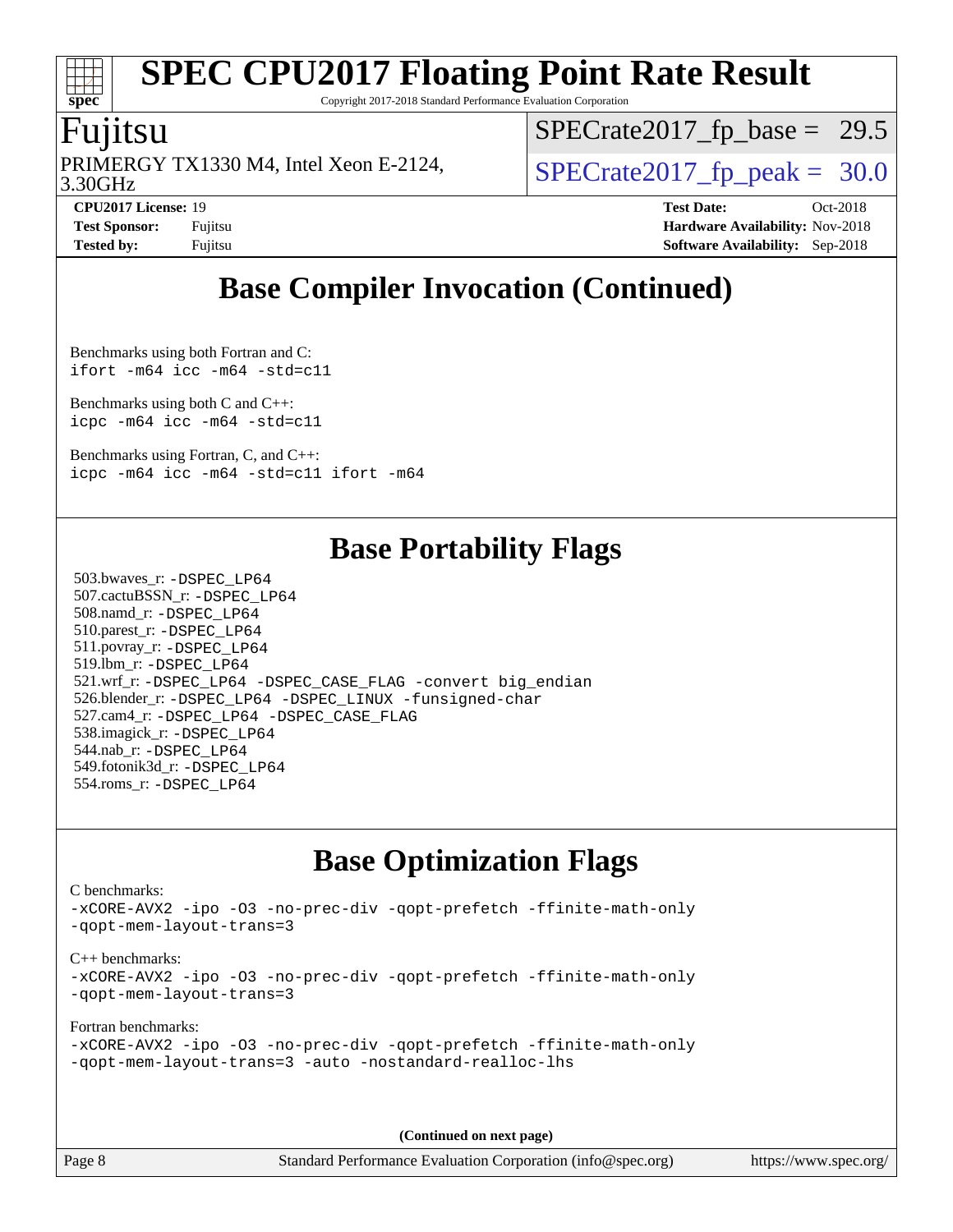# **[spec](http://www.spec.org/)**

# **[SPEC CPU2017 Floating Point Rate Result](http://www.spec.org/auto/cpu2017/Docs/result-fields.html#SPECCPU2017FloatingPointRateResult)**

Copyright 2017-2018 Standard Performance Evaluation Corporation

#### Fujitsu

PRIMERGY TX1330 M4, Intel Xeon E-2124,  $\vert$ [SPECrate2017\\_fp\\_peak =](http://www.spec.org/auto/cpu2017/Docs/result-fields.html#SPECrate2017fppeak) 30.0

 $SPECrate2017_fp\_base = 29.5$ 

3.30GHz

**[CPU2017 License:](http://www.spec.org/auto/cpu2017/Docs/result-fields.html#CPU2017License)** 19 **[Test Date:](http://www.spec.org/auto/cpu2017/Docs/result-fields.html#TestDate)** Oct-2018 **[Test Sponsor:](http://www.spec.org/auto/cpu2017/Docs/result-fields.html#TestSponsor)** Fujitsu **[Hardware Availability:](http://www.spec.org/auto/cpu2017/Docs/result-fields.html#HardwareAvailability)** Nov-2018 **[Tested by:](http://www.spec.org/auto/cpu2017/Docs/result-fields.html#Testedby)** Fujitsu **[Software Availability:](http://www.spec.org/auto/cpu2017/Docs/result-fields.html#SoftwareAvailability)** Sep-2018

## **[Base Optimization Flags \(Continued\)](http://www.spec.org/auto/cpu2017/Docs/result-fields.html#BaseOptimizationFlags)**

[Benchmarks using both Fortran and C](http://www.spec.org/auto/cpu2017/Docs/result-fields.html#BenchmarksusingbothFortranandC):

[-xCORE-AVX2](http://www.spec.org/cpu2017/results/res2018q4/cpu2017-20181030-09452.flags.html#user_CC_FCbase_f-xCORE-AVX2) [-ipo](http://www.spec.org/cpu2017/results/res2018q4/cpu2017-20181030-09452.flags.html#user_CC_FCbase_f-ipo) [-O3](http://www.spec.org/cpu2017/results/res2018q4/cpu2017-20181030-09452.flags.html#user_CC_FCbase_f-O3) [-no-prec-div](http://www.spec.org/cpu2017/results/res2018q4/cpu2017-20181030-09452.flags.html#user_CC_FCbase_f-no-prec-div) [-qopt-prefetch](http://www.spec.org/cpu2017/results/res2018q4/cpu2017-20181030-09452.flags.html#user_CC_FCbase_f-qopt-prefetch) [-ffinite-math-only](http://www.spec.org/cpu2017/results/res2018q4/cpu2017-20181030-09452.flags.html#user_CC_FCbase_f_finite_math_only_cb91587bd2077682c4b38af759c288ed7c732db004271a9512da14a4f8007909a5f1427ecbf1a0fb78ff2a814402c6114ac565ca162485bbcae155b5e4258871) [-qopt-mem-layout-trans=3](http://www.spec.org/cpu2017/results/res2018q4/cpu2017-20181030-09452.flags.html#user_CC_FCbase_f-qopt-mem-layout-trans_de80db37974c74b1f0e20d883f0b675c88c3b01e9d123adea9b28688d64333345fb62bc4a798493513fdb68f60282f9a726aa07f478b2f7113531aecce732043) [-auto](http://www.spec.org/cpu2017/results/res2018q4/cpu2017-20181030-09452.flags.html#user_CC_FCbase_f-auto) [-nostandard-realloc-lhs](http://www.spec.org/cpu2017/results/res2018q4/cpu2017-20181030-09452.flags.html#user_CC_FCbase_f_2003_std_realloc_82b4557e90729c0f113870c07e44d33d6f5a304b4f63d4c15d2d0f1fab99f5daaed73bdb9275d9ae411527f28b936061aa8b9c8f2d63842963b95c9dd6426b8a)

[Benchmarks using both C and C++](http://www.spec.org/auto/cpu2017/Docs/result-fields.html#BenchmarksusingbothCandCXX): [-xCORE-AVX2](http://www.spec.org/cpu2017/results/res2018q4/cpu2017-20181030-09452.flags.html#user_CC_CXXbase_f-xCORE-AVX2) [-ipo](http://www.spec.org/cpu2017/results/res2018q4/cpu2017-20181030-09452.flags.html#user_CC_CXXbase_f-ipo) [-O3](http://www.spec.org/cpu2017/results/res2018q4/cpu2017-20181030-09452.flags.html#user_CC_CXXbase_f-O3) [-no-prec-div](http://www.spec.org/cpu2017/results/res2018q4/cpu2017-20181030-09452.flags.html#user_CC_CXXbase_f-no-prec-div) [-qopt-prefetch](http://www.spec.org/cpu2017/results/res2018q4/cpu2017-20181030-09452.flags.html#user_CC_CXXbase_f-qopt-prefetch) [-ffinite-math-only](http://www.spec.org/cpu2017/results/res2018q4/cpu2017-20181030-09452.flags.html#user_CC_CXXbase_f_finite_math_only_cb91587bd2077682c4b38af759c288ed7c732db004271a9512da14a4f8007909a5f1427ecbf1a0fb78ff2a814402c6114ac565ca162485bbcae155b5e4258871) [-qopt-mem-layout-trans=3](http://www.spec.org/cpu2017/results/res2018q4/cpu2017-20181030-09452.flags.html#user_CC_CXXbase_f-qopt-mem-layout-trans_de80db37974c74b1f0e20d883f0b675c88c3b01e9d123adea9b28688d64333345fb62bc4a798493513fdb68f60282f9a726aa07f478b2f7113531aecce732043)

[Benchmarks using Fortran, C, and C++:](http://www.spec.org/auto/cpu2017/Docs/result-fields.html#BenchmarksusingFortranCandCXX)

[-xCORE-AVX2](http://www.spec.org/cpu2017/results/res2018q4/cpu2017-20181030-09452.flags.html#user_CC_CXX_FCbase_f-xCORE-AVX2) [-ipo](http://www.spec.org/cpu2017/results/res2018q4/cpu2017-20181030-09452.flags.html#user_CC_CXX_FCbase_f-ipo) [-O3](http://www.spec.org/cpu2017/results/res2018q4/cpu2017-20181030-09452.flags.html#user_CC_CXX_FCbase_f-O3) [-no-prec-div](http://www.spec.org/cpu2017/results/res2018q4/cpu2017-20181030-09452.flags.html#user_CC_CXX_FCbase_f-no-prec-div) [-qopt-prefetch](http://www.spec.org/cpu2017/results/res2018q4/cpu2017-20181030-09452.flags.html#user_CC_CXX_FCbase_f-qopt-prefetch) [-ffinite-math-only](http://www.spec.org/cpu2017/results/res2018q4/cpu2017-20181030-09452.flags.html#user_CC_CXX_FCbase_f_finite_math_only_cb91587bd2077682c4b38af759c288ed7c732db004271a9512da14a4f8007909a5f1427ecbf1a0fb78ff2a814402c6114ac565ca162485bbcae155b5e4258871) [-qopt-mem-layout-trans=3](http://www.spec.org/cpu2017/results/res2018q4/cpu2017-20181030-09452.flags.html#user_CC_CXX_FCbase_f-qopt-mem-layout-trans_de80db37974c74b1f0e20d883f0b675c88c3b01e9d123adea9b28688d64333345fb62bc4a798493513fdb68f60282f9a726aa07f478b2f7113531aecce732043) [-auto](http://www.spec.org/cpu2017/results/res2018q4/cpu2017-20181030-09452.flags.html#user_CC_CXX_FCbase_f-auto) [-nostandard-realloc-lhs](http://www.spec.org/cpu2017/results/res2018q4/cpu2017-20181030-09452.flags.html#user_CC_CXX_FCbase_f_2003_std_realloc_82b4557e90729c0f113870c07e44d33d6f5a304b4f63d4c15d2d0f1fab99f5daaed73bdb9275d9ae411527f28b936061aa8b9c8f2d63842963b95c9dd6426b8a)

## **[Peak Compiler Invocation](http://www.spec.org/auto/cpu2017/Docs/result-fields.html#PeakCompilerInvocation)**

[C benchmarks](http://www.spec.org/auto/cpu2017/Docs/result-fields.html#Cbenchmarks): [icc -m64 -std=c11](http://www.spec.org/cpu2017/results/res2018q4/cpu2017-20181030-09452.flags.html#user_CCpeak_intel_icc_64bit_c11_33ee0cdaae7deeeab2a9725423ba97205ce30f63b9926c2519791662299b76a0318f32ddfffdc46587804de3178b4f9328c46fa7c2b0cd779d7a61945c91cd35)

[C++ benchmarks:](http://www.spec.org/auto/cpu2017/Docs/result-fields.html#CXXbenchmarks) [icpc -m64](http://www.spec.org/cpu2017/results/res2018q4/cpu2017-20181030-09452.flags.html#user_CXXpeak_intel_icpc_64bit_4ecb2543ae3f1412ef961e0650ca070fec7b7afdcd6ed48761b84423119d1bf6bdf5cad15b44d48e7256388bc77273b966e5eb805aefd121eb22e9299b2ec9d9)

[Fortran benchmarks](http://www.spec.org/auto/cpu2017/Docs/result-fields.html#Fortranbenchmarks): [ifort -m64](http://www.spec.org/cpu2017/results/res2018q4/cpu2017-20181030-09452.flags.html#user_FCpeak_intel_ifort_64bit_24f2bb282fbaeffd6157abe4f878425411749daecae9a33200eee2bee2fe76f3b89351d69a8130dd5949958ce389cf37ff59a95e7a40d588e8d3a57e0c3fd751)

[Benchmarks using both Fortran and C](http://www.spec.org/auto/cpu2017/Docs/result-fields.html#BenchmarksusingbothFortranandC): [ifort -m64](http://www.spec.org/cpu2017/results/res2018q4/cpu2017-20181030-09452.flags.html#user_CC_FCpeak_intel_ifort_64bit_24f2bb282fbaeffd6157abe4f878425411749daecae9a33200eee2bee2fe76f3b89351d69a8130dd5949958ce389cf37ff59a95e7a40d588e8d3a57e0c3fd751) [icc -m64 -std=c11](http://www.spec.org/cpu2017/results/res2018q4/cpu2017-20181030-09452.flags.html#user_CC_FCpeak_intel_icc_64bit_c11_33ee0cdaae7deeeab2a9725423ba97205ce30f63b9926c2519791662299b76a0318f32ddfffdc46587804de3178b4f9328c46fa7c2b0cd779d7a61945c91cd35)

[Benchmarks using both C and C++](http://www.spec.org/auto/cpu2017/Docs/result-fields.html#BenchmarksusingbothCandCXX): [icpc -m64](http://www.spec.org/cpu2017/results/res2018q4/cpu2017-20181030-09452.flags.html#user_CC_CXXpeak_intel_icpc_64bit_4ecb2543ae3f1412ef961e0650ca070fec7b7afdcd6ed48761b84423119d1bf6bdf5cad15b44d48e7256388bc77273b966e5eb805aefd121eb22e9299b2ec9d9) [icc -m64 -std=c11](http://www.spec.org/cpu2017/results/res2018q4/cpu2017-20181030-09452.flags.html#user_CC_CXXpeak_intel_icc_64bit_c11_33ee0cdaae7deeeab2a9725423ba97205ce30f63b9926c2519791662299b76a0318f32ddfffdc46587804de3178b4f9328c46fa7c2b0cd779d7a61945c91cd35)

[Benchmarks using Fortran, C, and C++:](http://www.spec.org/auto/cpu2017/Docs/result-fields.html#BenchmarksusingFortranCandCXX) [icpc -m64](http://www.spec.org/cpu2017/results/res2018q4/cpu2017-20181030-09452.flags.html#user_CC_CXX_FCpeak_intel_icpc_64bit_4ecb2543ae3f1412ef961e0650ca070fec7b7afdcd6ed48761b84423119d1bf6bdf5cad15b44d48e7256388bc77273b966e5eb805aefd121eb22e9299b2ec9d9) [icc -m64 -std=c11](http://www.spec.org/cpu2017/results/res2018q4/cpu2017-20181030-09452.flags.html#user_CC_CXX_FCpeak_intel_icc_64bit_c11_33ee0cdaae7deeeab2a9725423ba97205ce30f63b9926c2519791662299b76a0318f32ddfffdc46587804de3178b4f9328c46fa7c2b0cd779d7a61945c91cd35) [ifort -m64](http://www.spec.org/cpu2017/results/res2018q4/cpu2017-20181030-09452.flags.html#user_CC_CXX_FCpeak_intel_ifort_64bit_24f2bb282fbaeffd6157abe4f878425411749daecae9a33200eee2bee2fe76f3b89351d69a8130dd5949958ce389cf37ff59a95e7a40d588e8d3a57e0c3fd751)

## **[Peak Portability Flags](http://www.spec.org/auto/cpu2017/Docs/result-fields.html#PeakPortabilityFlags)**

Same as Base Portability Flags

## **[Peak Optimization Flags](http://www.spec.org/auto/cpu2017/Docs/result-fields.html#PeakOptimizationFlags)**

[C benchmarks:](http://www.spec.org/auto/cpu2017/Docs/result-fields.html#Cbenchmarks)

**(Continued on next page)**

Page 9 Standard Performance Evaluation Corporation [\(info@spec.org\)](mailto:info@spec.org) <https://www.spec.org/>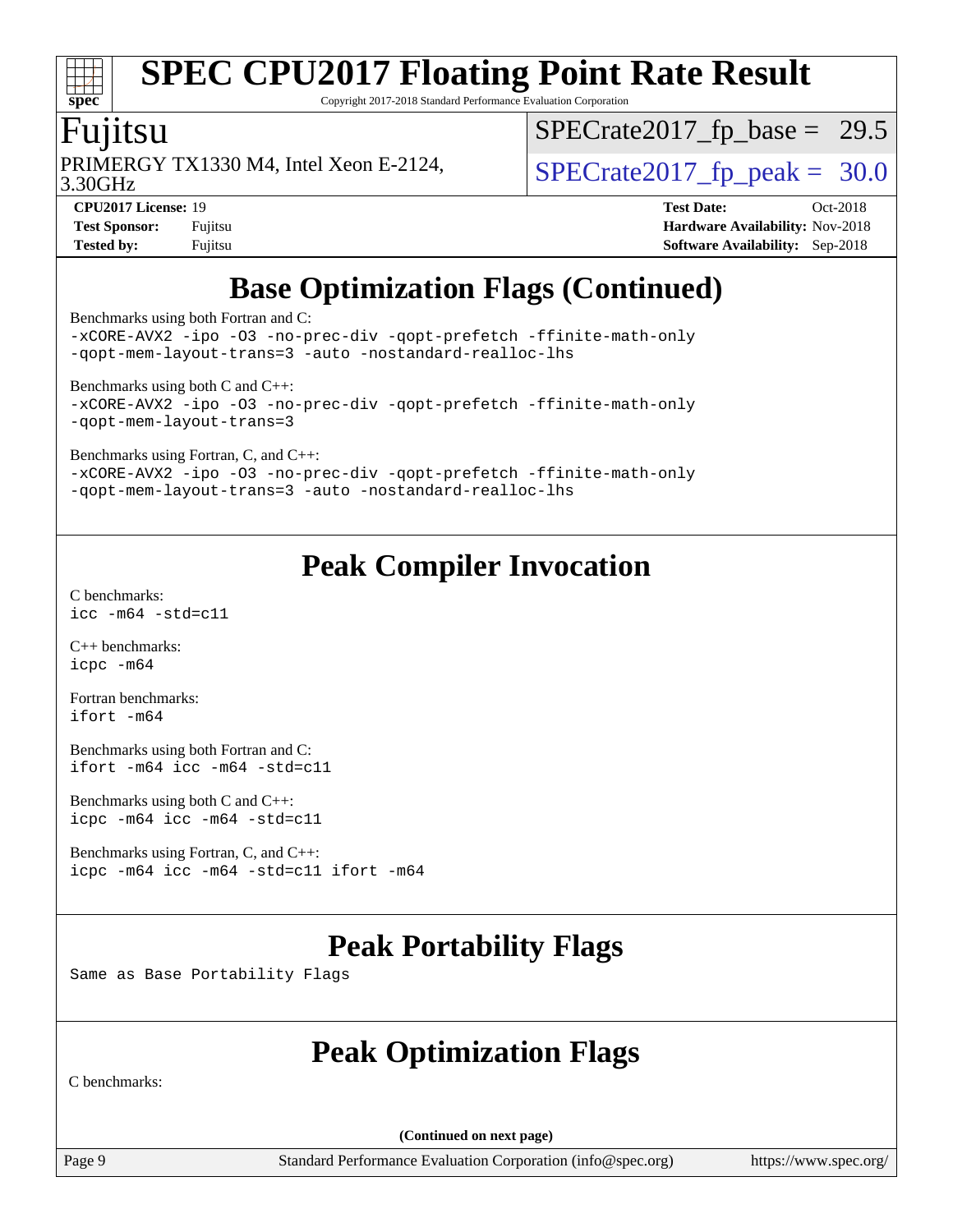# **[spec](http://www.spec.org/)**

# **[SPEC CPU2017 Floating Point Rate Result](http://www.spec.org/auto/cpu2017/Docs/result-fields.html#SPECCPU2017FloatingPointRateResult)**

Copyright 2017-2018 Standard Performance Evaluation Corporation

#### Fujitsu

3.30GHz PRIMERGY TX1330 M4, Intel Xeon E-2124,  $\vert$ [SPECrate2017\\_fp\\_peak =](http://www.spec.org/auto/cpu2017/Docs/result-fields.html#SPECrate2017fppeak) 30.0

 $SPECTate2017_fp\_base = 29.5$ 

**[Tested by:](http://www.spec.org/auto/cpu2017/Docs/result-fields.html#Testedby)** Fujitsu **[Software Availability:](http://www.spec.org/auto/cpu2017/Docs/result-fields.html#SoftwareAvailability)** Sep-2018

**[CPU2017 License:](http://www.spec.org/auto/cpu2017/Docs/result-fields.html#CPU2017License)** 19 **[Test Date:](http://www.spec.org/auto/cpu2017/Docs/result-fields.html#TestDate)** Oct-2018 **[Test Sponsor:](http://www.spec.org/auto/cpu2017/Docs/result-fields.html#TestSponsor)** Fujitsu **[Hardware Availability:](http://www.spec.org/auto/cpu2017/Docs/result-fields.html#HardwareAvailability)** Nov-2018

## **[Peak Optimization Flags \(Continued\)](http://www.spec.org/auto/cpu2017/Docs/result-fields.html#PeakOptimizationFlags)**

```
 519.lbm_r: -prof-gen(pass 1) -prof-use(pass 2) -ipo -xCORE-AVX2 -O3
-no-prec-div -qopt-prefetch -ffinite-math-only
-qopt-mem-layout-trans=3
 538.imagick_r: basepeak = yes
544.nab_r: basepeak = yes
C++ benchmarks: 
 508.namd_r: basepeak = yes
 510.parest_r: -prof-gen(pass 1) -prof-use(pass 2) -ipo -xCORE-AVX2 -O3
-no-prec-div -qopt-prefetch -ffinite-math-only
-qopt-mem-layout-trans=3
Fortran benchmarks: 
 503.bwaves_r: basepeak = yes
 549.fotonik3d_r: basepeak = yes
 554.roms_r: -prof-gen(pass 1) -prof-use(pass 2) -ipo -xCORE-AVX2 -O3
-no-prec-div -qopt-prefetch -ffinite-math-only
-qopt-mem-layout-trans=3 -auto -nostandard-realloc-lhs
Benchmarks using both Fortran and C: 
-prof-gen(pass 1) -prof-use(pass 2) -ipo -xCORE-AVX2 -O3
-no-prec-div -qopt-prefetch -ffinite-math-only
-qopt-mem-layout-trans=3 -auto -nostandard-realloc-lhs
Benchmarks using both C and C++: 
 511.povray_r: -prof-gen(pass 1) -prof-use(pass 2) -ipo -xCORE-AVX2 -O3
-no-prec-div -qopt-prefetch -ffinite-math-only
-qopt-mem-layout-trans=3
 526.blender_r: basepeak = yes
Benchmarks using Fortran, C, and C++: 
507.cactuBSSN r: basepeak = yes
```